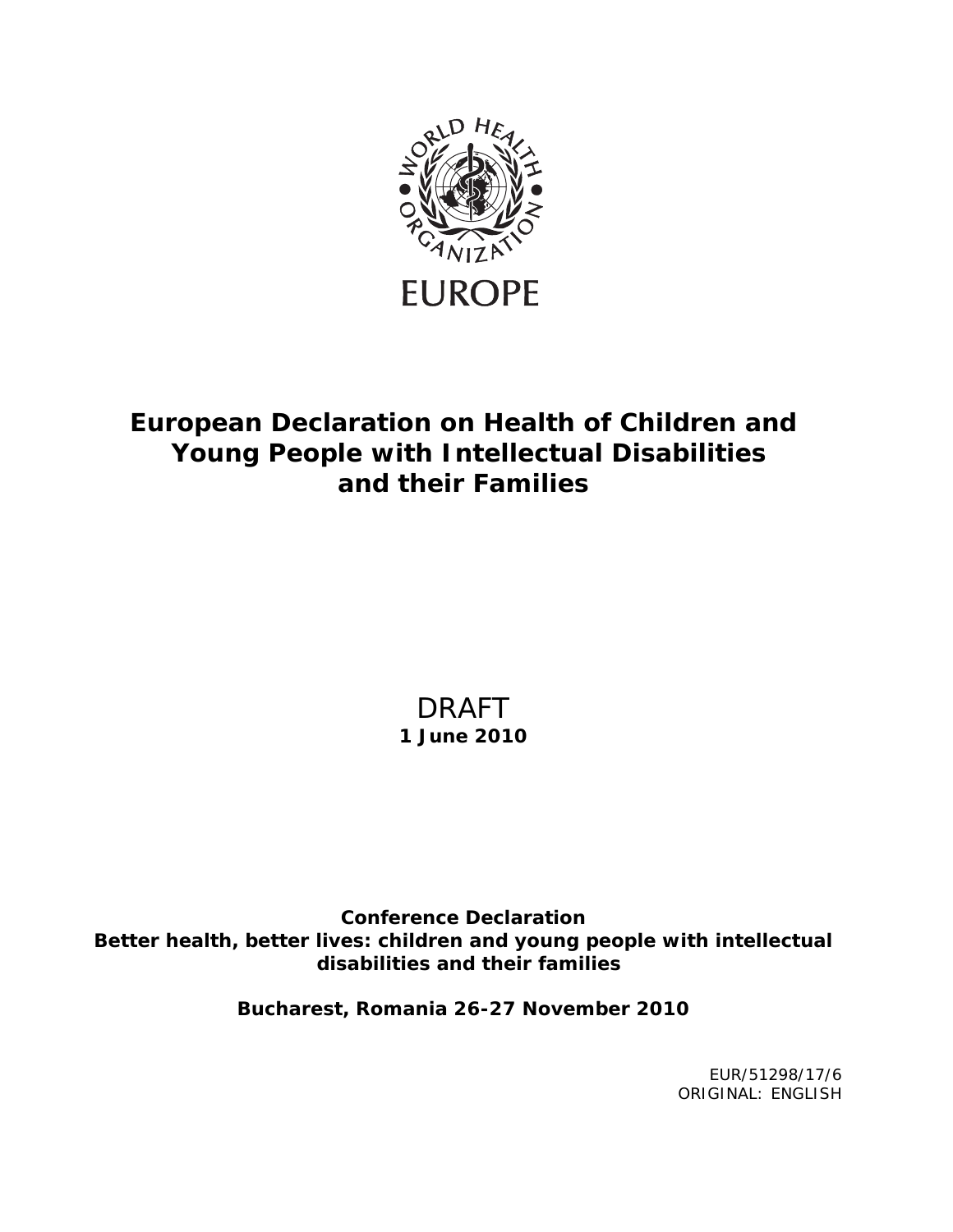Address requests about publications of the WHO Regional Office for Europe to: **Publications** WHO Regional Office for Europe Scherfigsvej 8 DK-2100 Copenhagen Ø, Denmark Alternatively, complete an online request form for documentation, health information, or for permission to quote or translate, on the Regional Office web site (http://www.euro.who.int/pubrequest).

#### **© World Health Organization 2010**

All rights reserved. The Regional Office for Europe of the World Health Organization welcomes requests for permission to reproduce or translate its publications, in part or in full.

The designations employed and the presentation of the material in this publication do not imply the expression of any opinion whatsoever on the part of the World Health Organization concerning the legal status of any country, territory, city or area or of its authorities, or concerning the delimitation of its frontiers or boundaries. Dotted lines on maps represent approximate border lines for which there may not yet be full agreement.

The mention of specific companies or of certain manufacturers' products does not imply that they are endorsed or recommended by the World Health Organization in preference to others of a similar nature that are not mentioned. Errors and omissions excepted, the names of proprietary products are distinguished by initial capital letters.

All reasonable precautions have been taken by the World Health Organization to verify the information contained in this publication. However, the published material is being distributed without warranty of any kind, either express or implied. The responsibility for the interpretation and use of the material lies with the reader. In no event shall the World Health Organization be liable for damages arising from its use. The views expressed by authors, editors, or expert groups do not necessarily represent the decisions or the stated policy of the World Health Organization.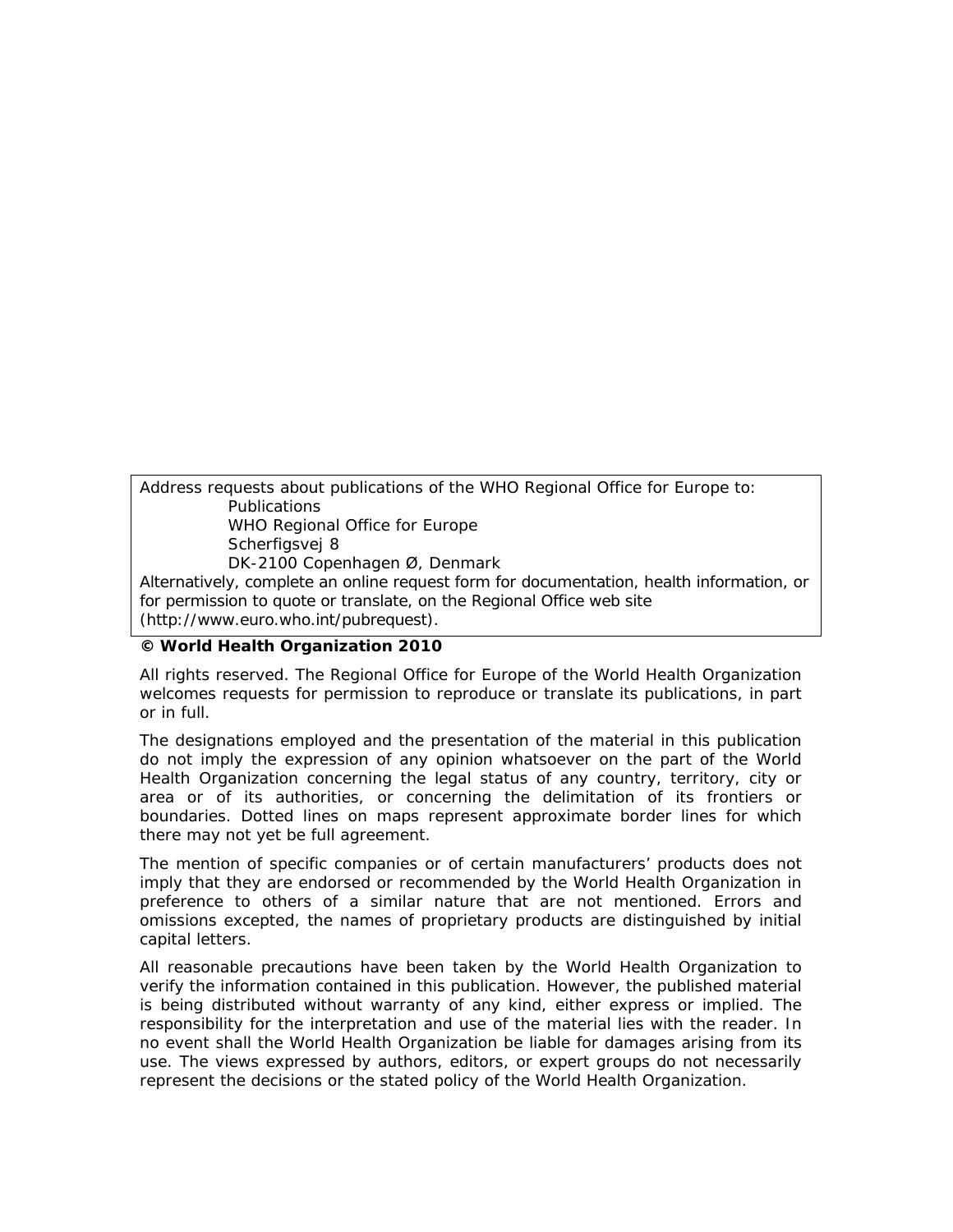## **Preamble**

- 1. We, representatives of Member States in the European Region of the World Health Organization (WHO) together with the WHO Regional Director for Europe, in partnership with the United Nations Children's Fund (UNICEF), the European Commission, and the Council of Europe, joined by self-advocates, family representatives, social and educational service providers and representatives of nongovernmental organizations, convening in Bucharest on 26-27 November 2010, commit ourselves to improving the health care of children and young people with intellectual disabilities<sup>\*</sup> in order to enhance their lifelong development, inclusion and full participation in society.
- 2. We welcome the progress made in recent decades towards securing the human rights and quality of life of the approximately five million children and young people with intellectual disabilities in Europe and towards improving care and support systems in many countries. We are also aware of the remaining challenges as illustrated by the deprivation of rights and incidents of neglect and abuse in both long-stay residential institutions and local communities. These demand further and stronger action.
- 3. We recognize that people with intellectual disabilities are often disadvantaged in their health care from childhood onwards. They have greater health needs yet they encounter major barriers in gaining access to appropriate and effective health promotion and care.
- 4. Children and young people and their families are at risk of discrimination due to intellectual disabilities, and at an additional risk on the grounds of

 $\overline{a}$ 

<span id="page-2-0"></span>*Disability* depends not only on the child's health conditions or impairments but also crucially on the extent to which environmental factors support the child's full participation and inclusion in society.

*Intellectual disability* includes:

a significantly reduced ability to understand new or complex information and to learn and apply new skills (impaired intelligence)

with

a reduced ability to cope independently (impaired social functioning) which

started before adulthood, and has a lasting effect on development.

The use of the term "intellectual disability" in this Declaration includes children with autism who have intellectual impairments.

For the purposes of this Declaration, the term also encompasses children who have been institutionalized because of a perceived disability or family rejection and who acquire developmental delays and psychological problems as a result of their institutionalization.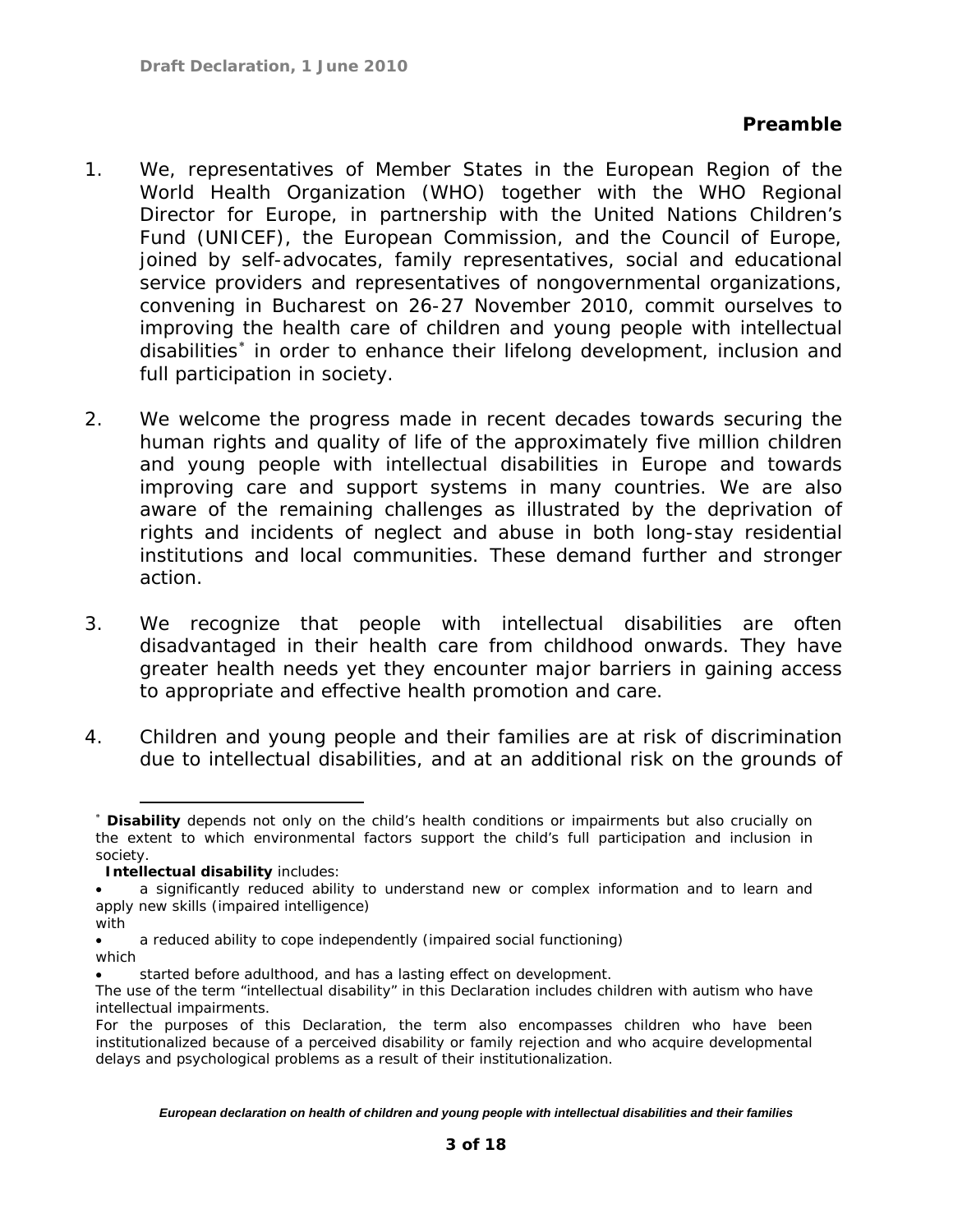ethnicity, gender, religion, economic status, physical or neurological impairments, and stigmatization due to obsolete and degrading terminology. This leads to even greater inequalities in their health and development and ultimately to their exclusion from society.

- 5. We recognize that children and young people with intellectual disabilities have the right to grow up in a family environment. However, families often receive little or no support from responsible agencies. Communitybased services should be developed and expanded in order to improve their health and well-being and their inclusion in society and to eliminate institutionalization.
- 6. We also recognize that the health of children and families and their quality of life are strongly influenced by poverty and inequality in our societies and that families with disabled children need the resources to access services and care. It remains essential that poverty reduction programmes pay special attention to the inclusion and needs of disabled children and their families.
- 7. We therefore reaffirm our support for enforcement of the relevant United Nations instruments. We refer particularly to the Convention on the Rights of Persons with Disabilities and the Convention on the Rights of the Child, the Standard Rules on the Equalization of Opportunities for Persons with Disabilities, and the International Bill of Human Rights which consists of the Universal Declaration of Human Rights, the International Covenant on Economic, Social and Cultural Rights, and the International Covenant on Civil and Political Rights.
- 8. We also welcome recent European initiatives on further action to secure the rights of people with disabilities, which draw upon the Council of Europe Disability Action Plan 2006-2015, the European Union Disability Action Plan 2003-2010, and the WHO Disability and Rehabilitation Action Plan 2006-2011.

# **Purpose**

9. On the basis of these conventions and commitments, we state unequivocally that children and young people with intellectual disabilities are equal citizens. They have the same rights to health and social care, education, vocational training, protection and support as other children and young people. They should have equal opportunities to live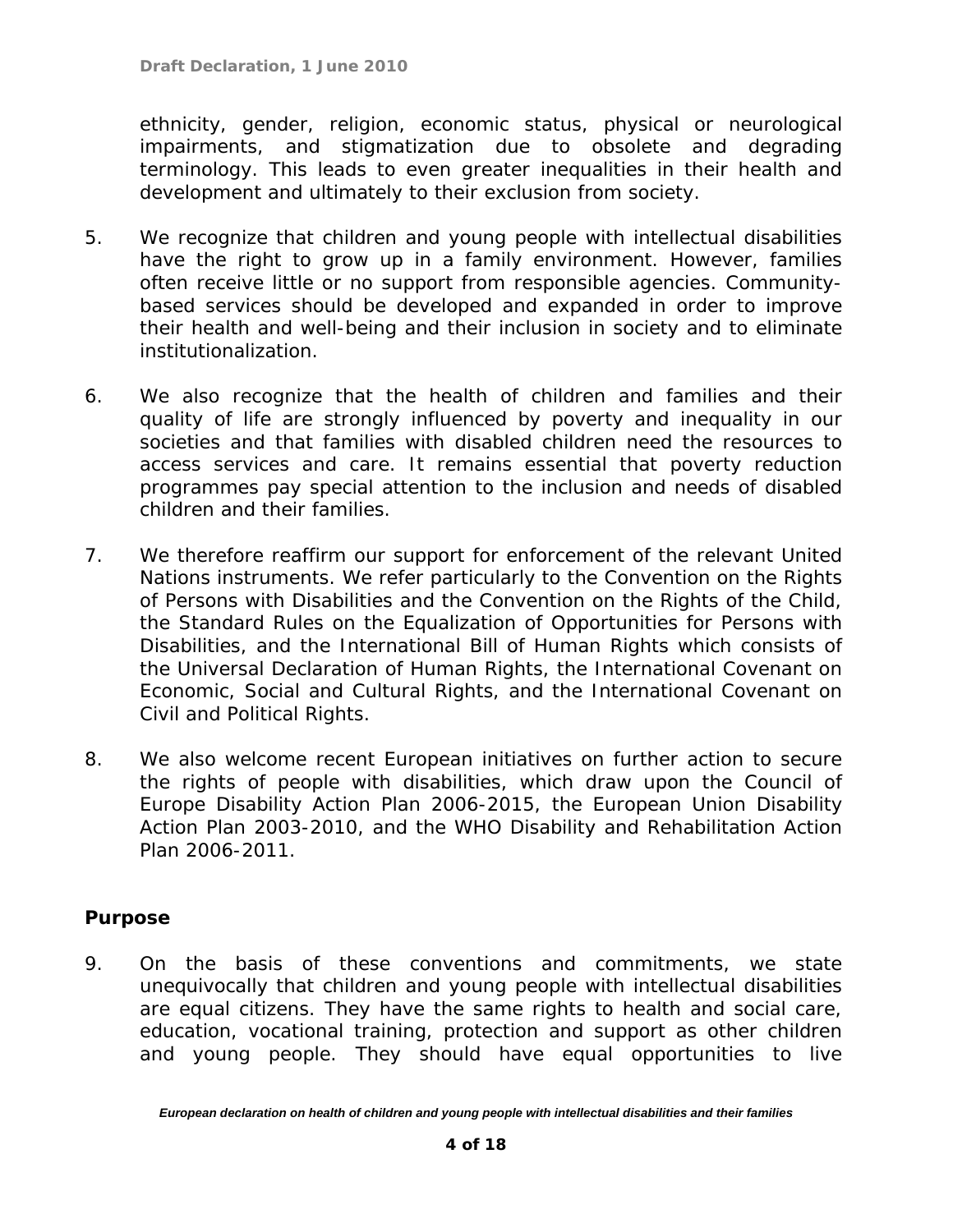stimulating and fulfilling lives in the community with their families, alongside their peers. Our purpose, therefore, is to achieve the optimal quality of life for these children and their families by:

- promoting and supporting good physical and mental health and wellbeing ;
- eliminating health and other inequalities and preventing other forms of discrimination, neglect and abuse;
- providing support that prevents family separation and allow parents to care for and protect children and young people with intellectual disabilities;
- supporting children and young people in the development of their potential and the successful transitions through life.

# **Priorities for action**

 $\overline{a}$ 

- 10. We have identified the following ten priority areas which need to be addressed as a matter of urgency, in order to realize our vision that children and young people with intellectual disabilities and their families are able to live healthy and full lives. We will:
	- **1. Protect children and young people with intellectual disabilities from harm and abuse.**  All children and young people with intellectual disabilities, wherever they live, must be guaranteed lives free from bullying, harm or abuse and should not live in fear or neglect.
	- **2. Enable children and young people to grow up in a family environment.**

 Promoting secure attachments and improving family functioning limits the impact of intellectual disability. Ongoing support to families is essential.

# **3. Transfer care from institutions to the community**

Residential institutions that have a negative impact on the health and development of children and young people should be replaced by high quality community support. New admissions to such

<span id="page-4-0"></span> "Health is a state of complete physical, mental and social well-being and not merely the absence of disease orinfirmity", Constitution of the World Health Organization.

*European declaration on health of children and young people with intellectual disabilities and their families*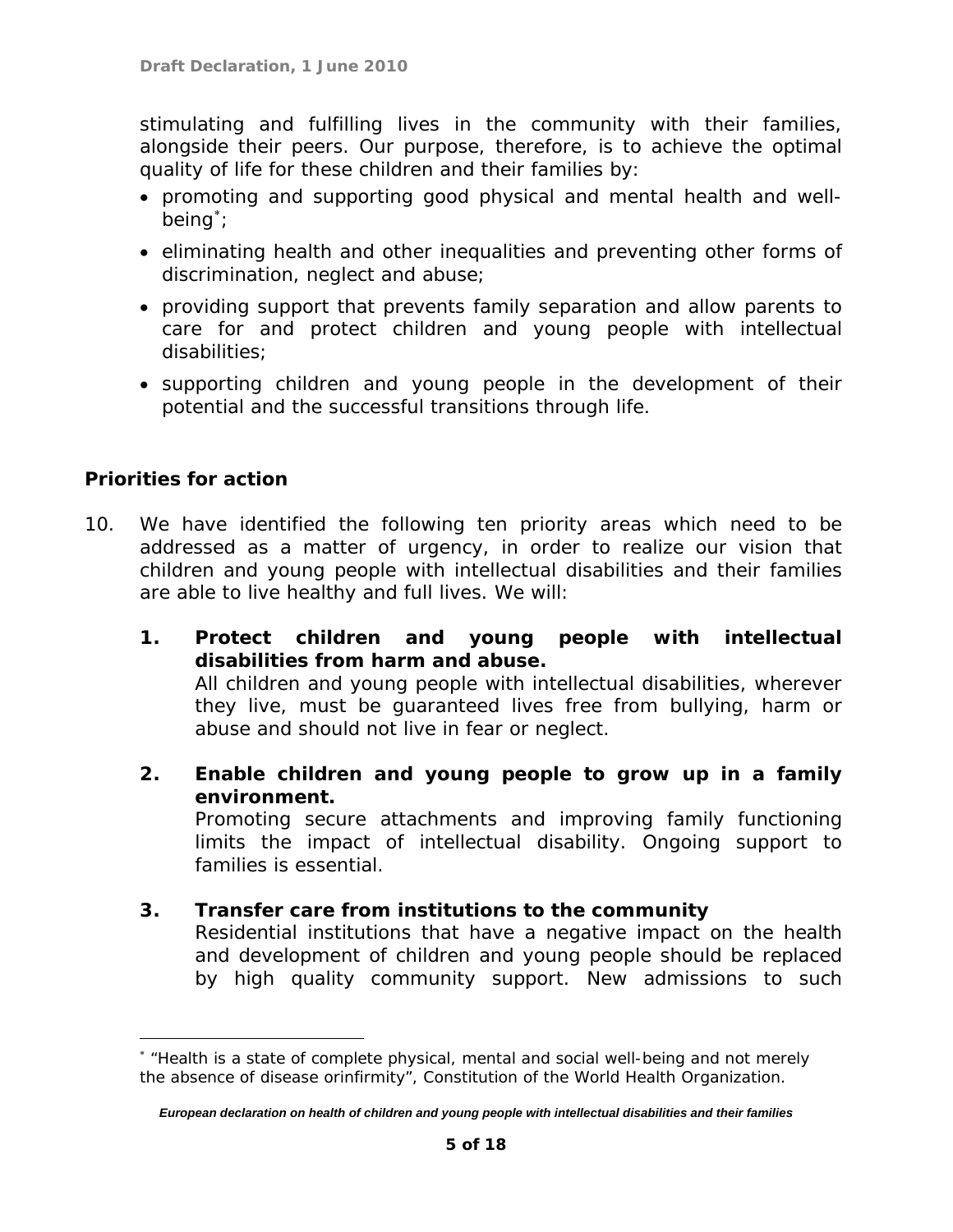institutions should be stopped through the development of community services.

## **4. Identify the needs of each child and young person.**

 Early identification and early intervention improve long-term outcomes. Children and young people require repeated assessment of their needs and planned support to make seamless transitions at each life stage.

## **5. Ensure that good quality mental and physical health care is coordinated and sustained.**

 Children and young people with intellectual disabilities need the same access to health care as other children but may also need access to specialist treatment and care.

## **6. Safeguard the health and well-being of family carers.**

 In order for a child with intellectual disabilities to grow up and develop within a family, the health and well-being of the family as a whole should be supported. Enabling families to care for their child from the time of identification of intellectual disability through to adulthood can prevent harmful family strain or rejection of the disabled child.

## **7. Empower children and young people with intellectual disabilities to contribute to decision-making about their lives.**

 Children and young people with intellectual disabilities can and will make their needs and wishes known and contribute to their community, given appropriate support and a receptive environment. Family members and advocates also need encouragement and support to make themselves heard.

## **8. Build workforce capacity and commitment.**

 The well-being of children and young people with intellectual disabilities is strongly reliant on the knowledge, skills, attitudes and commitment of staff in all settings and sectors.

## **9. Collect essential information about needs and services and assure service quality.**

 Quality standards and adequate information systems are needed to monitor quality of care, with transparent responsibilities for all stakeholders.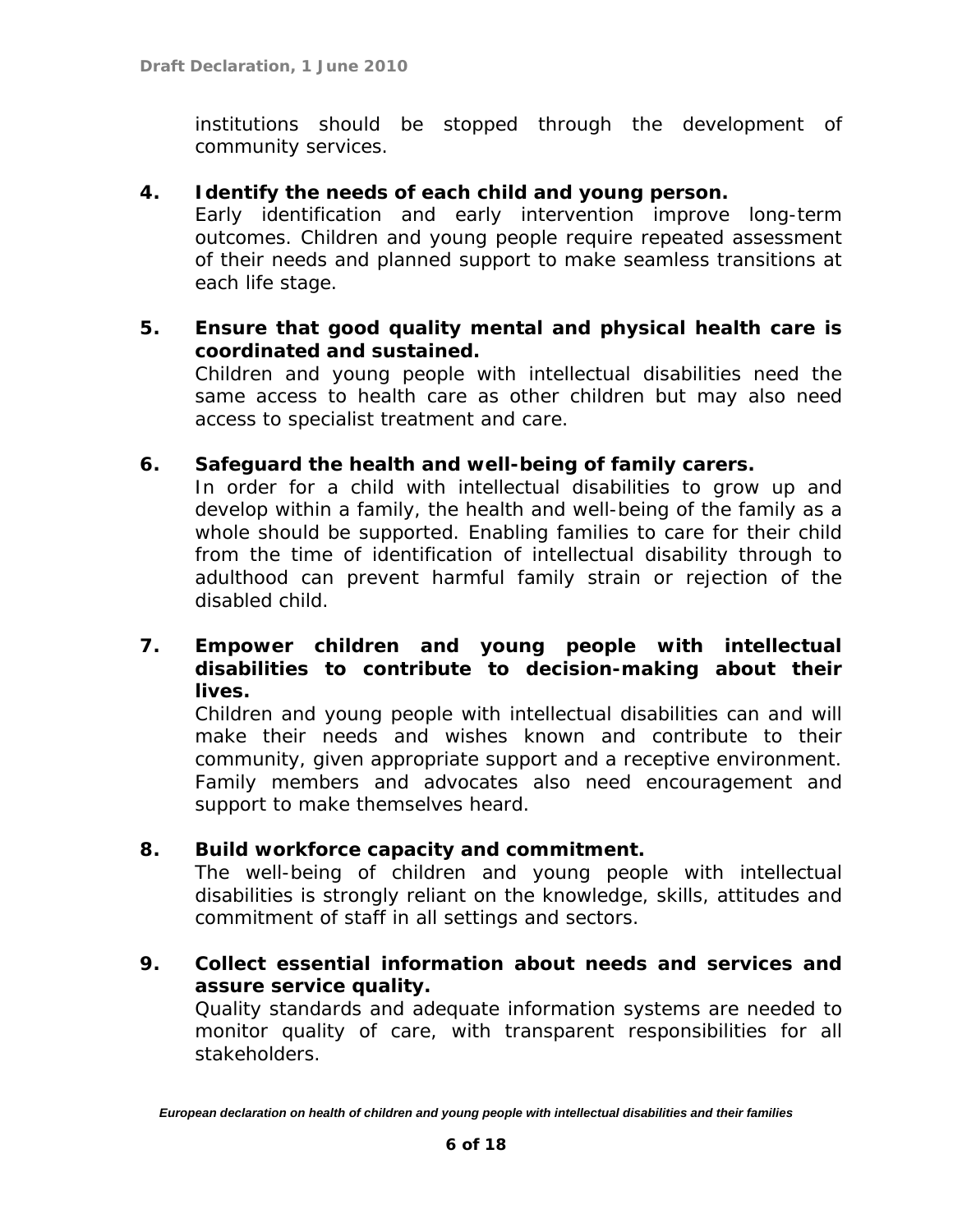**10. Invest to provide equal opportunities and achieve the best outcomes.** 

Ensure fair and, if necessary, preferential spending on services from which intellectually disabled children and young people and their families benefit.

# **Responsibilities**

- 11. We, the representatives of Member States in the WHO European Region, recognize the urgency of ensuring that the human rights of children and young people with intellectual disabilities are respected and promoted and accept the responsibility to plan, adopt and implement policies that progressively realize these 10 priority objectives in an integrated, comprehensive and effective way. We welcome the actions as described in the Action Plan. We undertake to:
	- identify areas for intervention in our own countries in order to meet the requirements of this Declaration and adopt and/or revise existing national action plans, with defined responsibilities and a time frame for their implementation;
	- ensure that legislation and policies uphold the rights of children with intellectual disabilities and their families, as expressed in the international treaties on human rights, and set appropriate standards for services and monitor delivery;
	- take active steps to establish intersectoral collaboration at the national level with education, social care, justice and other relevant departments, in order to ensure a cohesive policy approach;
	- produce national action plans in plain language and other accessible formats;
	- empower local leadership to ensure effective implementation, evaluation and accountability;
	- collect information through which progress will be monitored
	- regularly review progress in meeting the priority commitments set out in this Declaration.
- 12. We invite nongovernmental organizations, while fulfilling their own roles in inspiring change, acting as advocates, providing services and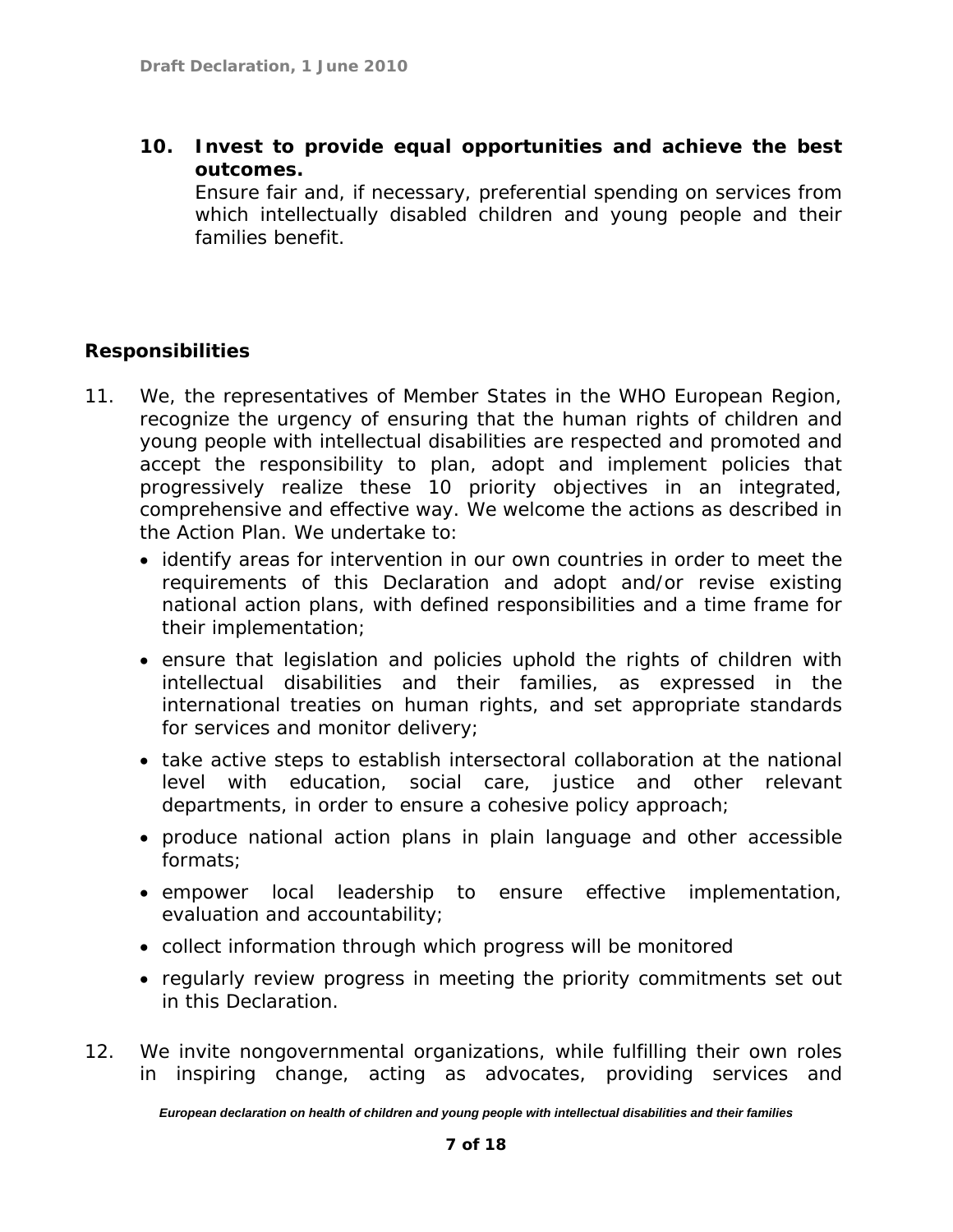conducting research, to become fully involved as active partners and to support governments in implementing this Declaration, for example by:

- involving and empowering children and young people and their families;
- raising awareness and changing societal attitudes;
- providing high-quality and sustainable services, and
- monitoring progress in implementing the 10 priority actions and the quality of services provided.
- 13. We invite the WHO Regional Director for Europe to take action in the following areas, according to WHO's mandate and work programme:
	- offer a vision and exercise leadership concerning the role and functioning of health systems in accordance with all relevant European and international standards and policies, and as set out in the Action Plan;
	- engage in partnership with UNICEF, the European Commission and the Council of Europe and other intergovernmental and nongovernmental organizations where joint action can facilitate implementation of the priority actions identified in this Declaration;
	- provide technical support to Member States in order to promote quality in service provision and to establish sustainable capacity;
	- support research initiatives that will result in ethical and evidencebased policy and practice;
	- monitor the health status of children and young people with intellectual disabilities and their families and assess progress towards the implementation of this Declaration and the Action Plan.
- 14. We call upon UNICEF, the European Commission and the Council of Europe to support this Declaration within the scope of their mandates and competences.
- 15. We commit ourselves to report on the progress in implementing commitments from this Declaration to the WHO Regional Committee for Europe in 2015.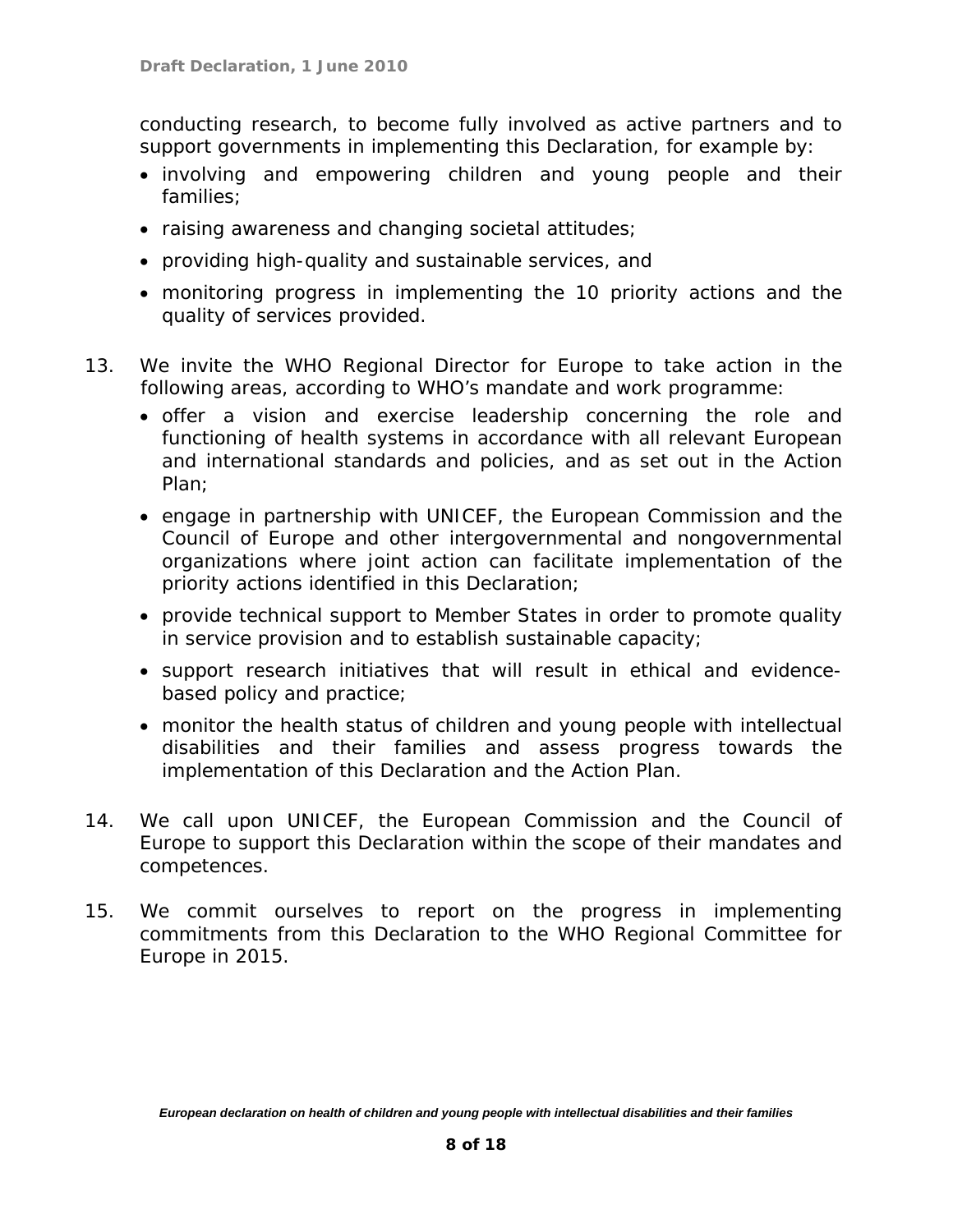# **Action Plan**

## **Actions to give effect to the European Declaration on Children and Young People with Intellectual Disabilities and their Families: Better Health, Better Lives**

Implementation of the Declaration will require both concerted national leadership in meeting the responsibilities identified, and empowered local leadership to ensure that national action plans are carried out. This Action Plan offers a set of actions that are recommended to meet the ten priority commitments set out in the Declaration.

## **1. Protect children and young people with intellectual disabilities from harm and abuse**

Children need safe and stable environments in which they can grow, develop, play and learn. Children with intellectual disabilities are disproportionately at risk of exclusion, neglect and abuse. They face additional risks, and require additional protection, in times of social or economic instability and conflict.

All children and young people with intellectual disabilities, wherever they live, must be guaranteed lives free from harm or abuse and should not live in fear or neglect as a consequence of discrimination, poverty, or a failure of the responsible agencies to provide appropriate protection and support.

- 1.1. Review existing policy and legislation to ensure that they are in line with the relevant international human rights standards and provide adequate guarantees of the right to health and freedom from abuse and harm.
- 1.2. Scrutinize child protection policies and procedures to ensure that they guarantee both equality of opportunity and specific provision for children with intellectual disabilities.
- 1.3. Enable effective communication and collaboration between social care, education and health agencies, and justice systems, in the identification of children at risk and of potential perpetrators of abuse; ensure that those found guilty of inflicting abuse are prosecuted.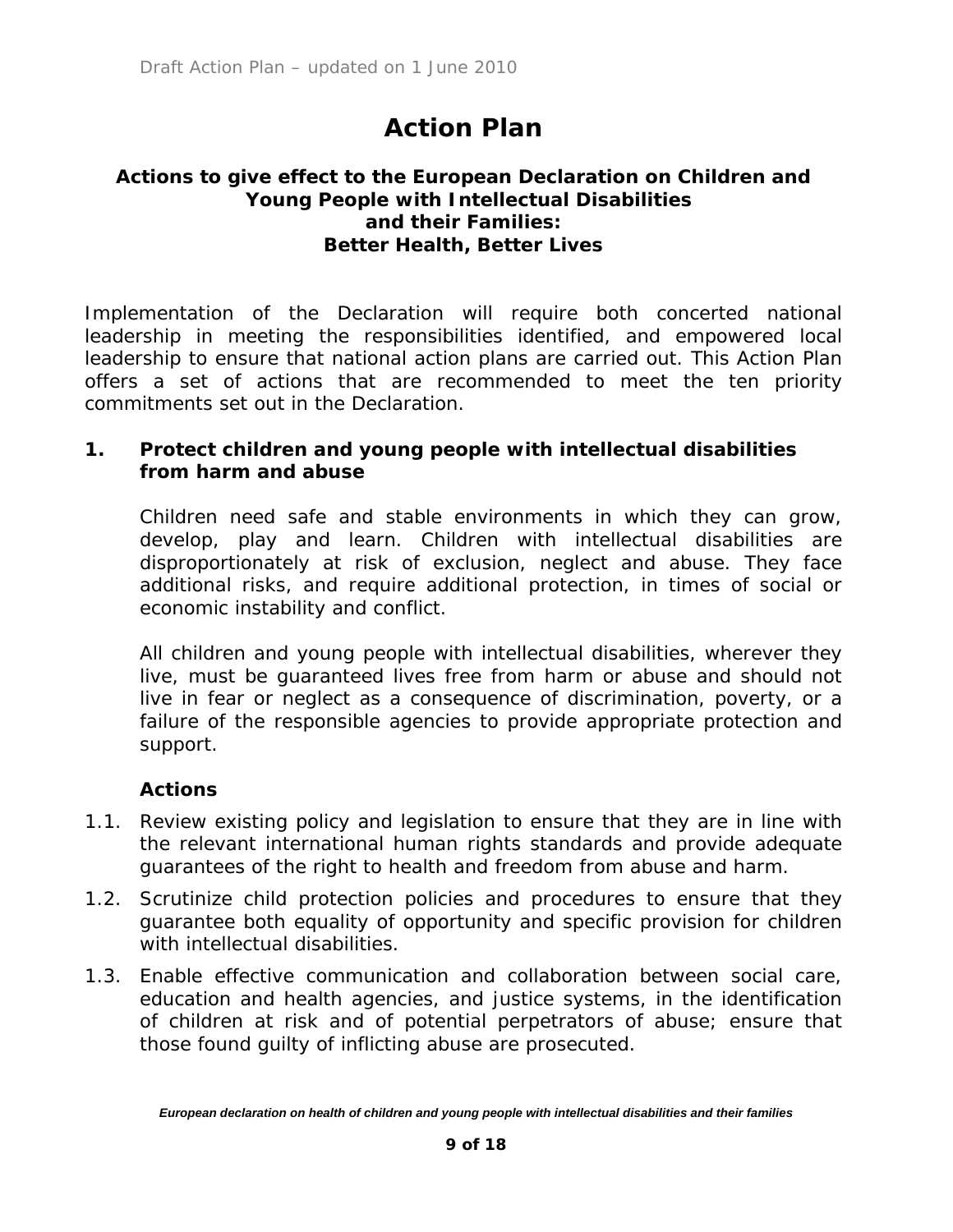- 1.4. Make training in child protection mandatory for all staff working with children and young people with intellectual disabilities and monitor compliance.
- 1.5. Implement child protection and reporting procedures in all services dealing with this population group, including care homes, schools, boarding homes, day-care facilities and group homes.
- 1.6. Introduce inspection and standards to prevent the use of restrictive practices that limit the freedom of movement and participation of children with intellectual disabilities during their hospitalization or placement in residential facilities.
- 1.7. Introduce widespread anti-stigma programmes to change society's attitudes towards people with intellectual disabilities and their families and to reduce negative attitudes, stereotypes, low expectations and consequent discrimination, including among health staff.
- 1.8. Address bullying, victimization and discrimination in schools and communities.

## **2. Enable children and young people to grow up in a family environment**

Secure family attachments throughout childhood contribute to healthy personal development and stable relationships in adult life; this is equally important for children with intellectual disabilities. A strong focus on preventing family separation and promoting early child development reduces the impact and extent of intellectual, psychosocial and developmental impairments.

Children living away from their families of origin need foster or adoptive families or carers who can provide the essential family qualities of acceptance and warmth and opportunities to interact with other children and who are sensitive to the culture and needs of the individual child.

- 2.1. Prevent baby abandonment due to intellectual disability, in particular by improving access to support through the establishment of early contact with social services in health facilities.
- 2.2. Promote the development of community-based services and family support through policy and legislation.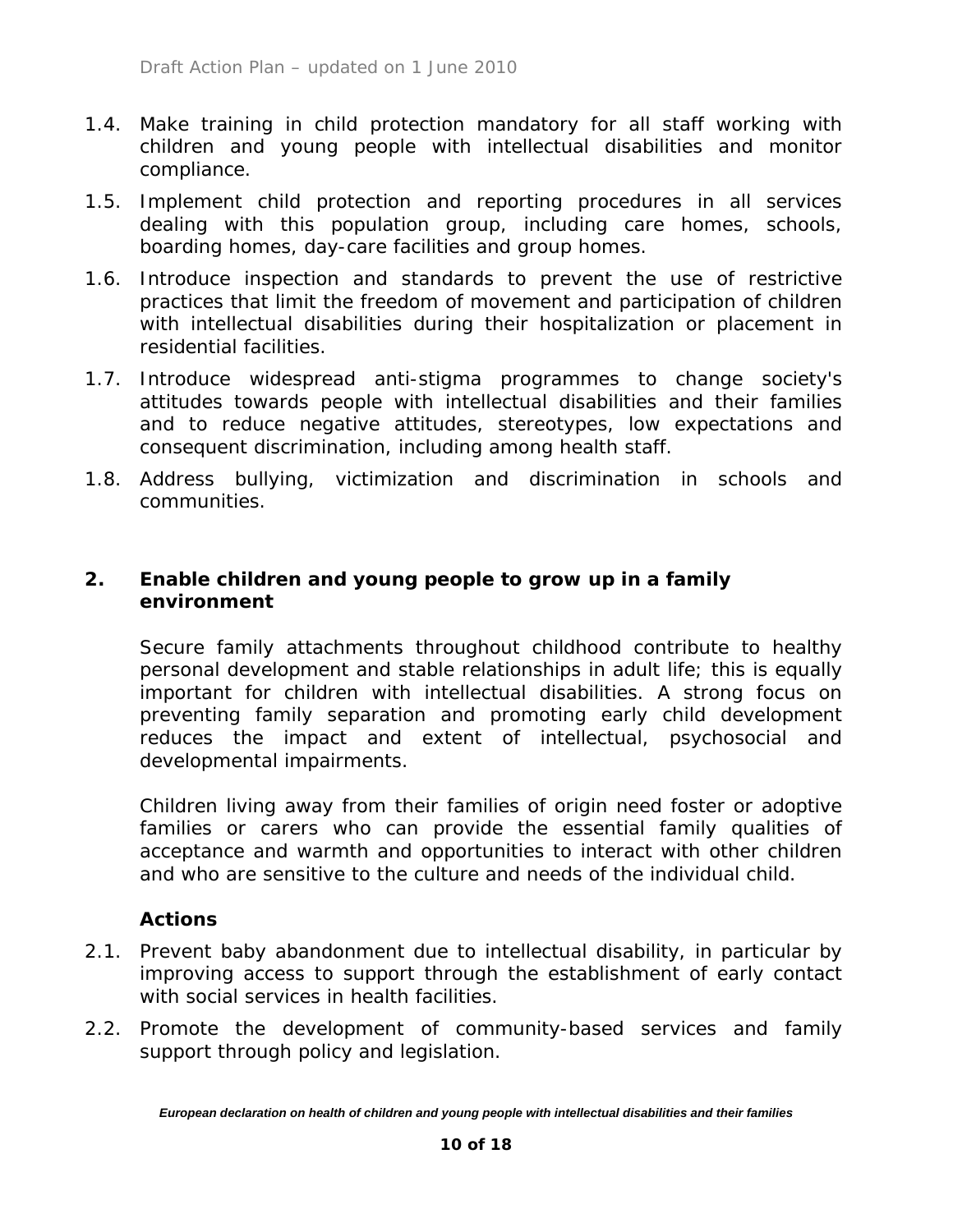2.3. Provide specific resources to ensure that children with intellectual disabilities can grow up in loving and safe family care. This includes supporting biological families to care for their own children and the development of specialized foster care and adoption services.

### **3. Transfer care from institutions to the community**

Residential institutions that have a negative impact on the health and development of children and young people should be replaced by high quality community support. New admissions to such institutions should be stopped through the development of community services. Adequate replacement services include kinship care, foster care and adoptions, regulated in ways that encourage the recruitment of persons who are motivated to care for such children, sensitive to the specific needs of children with intellectual disabilities and likely to benefit them.

Providing and securing access to inclusive, comprehensive and effective health, social and educational services in local communities and combining them with clear targets related to deinstitutionalization will enable the phasing out of long-stay residential institutions for children with disabilities.

- 3.1. The first priority must be to stop all new admissions by providing adequate support to families who are struggling to care. Children with intellectual disabilities already living in institutional care should be given high priority in the allocation of access to community-based alternative services.
- 3.2. In existing institutional care, the care provider must take all necessary measures to achieve stability and competence in caregivers and to ensure that continuing education, specialist support and supervision are provided as children and young people are prepared for transfer to family care in the community.
- 3.3. In the process of transferring children from institutional care to community living, ensure that children with intellectual disabilities and their families receive adequate support, based on each child's individual needs.
- 3.4. Ensure that all children currently living in institutions have individualized assessments and care plans for moving into the community; waiting until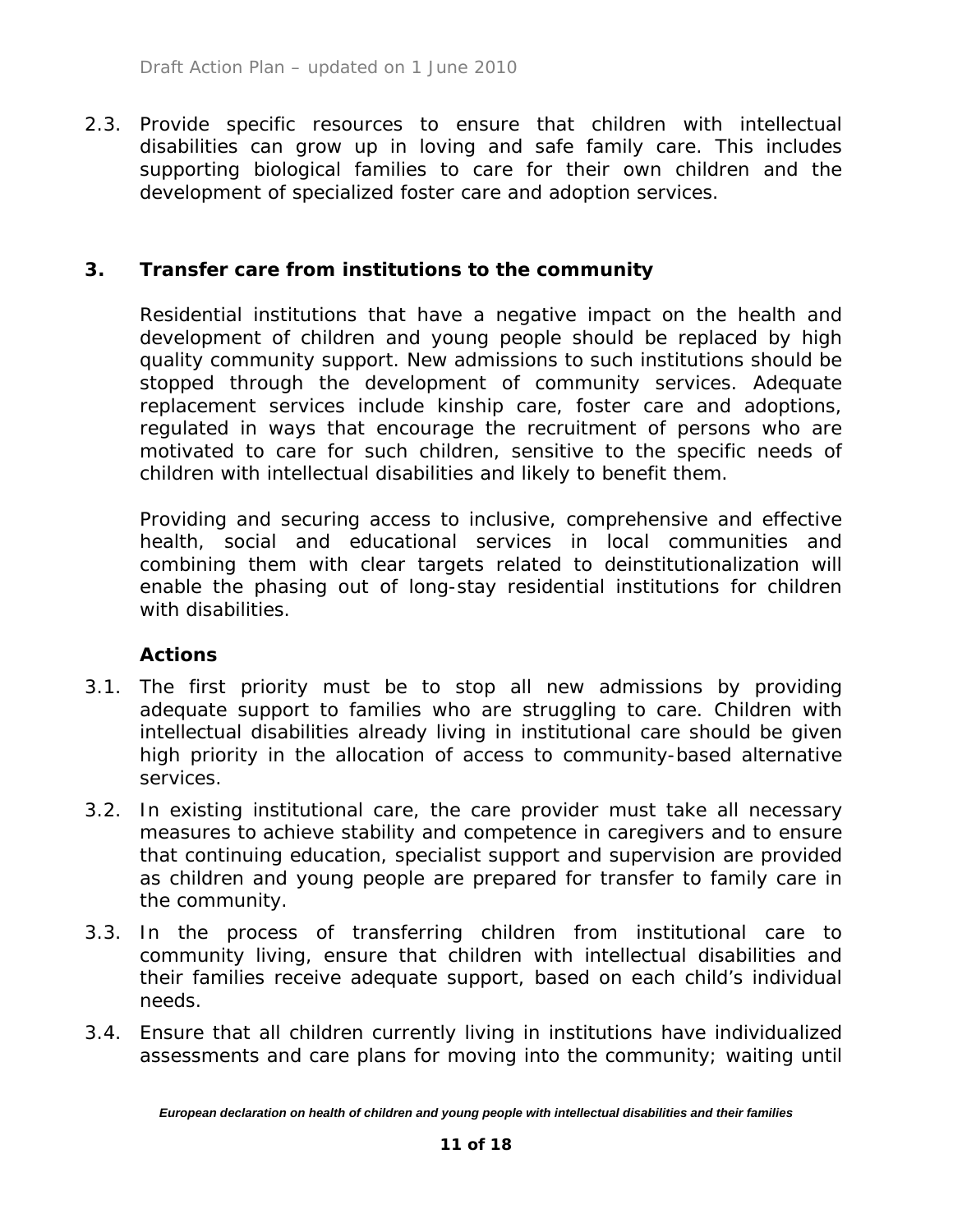they are older and transferring them to an institution for adults should be made clearly unacceptable.

- 3.5. Ensure that children with intellectual disabilities and their families are involved in the planning, development and monitoring of communitybased services and support.
- 3.6. Ensure the delivery of high-quality education to all intellectually disabled children.
- 3.7. Support full access of children and young people with intellectual disabilities to community sport, culture and leisure facilities.

## **4. Identify the needs of each child and young person**

Early intervention in health, education and social welfare will lead to better long-term outcomes for children and young people with intellectual disabilities.

Children with, or at risk of developing, intellectual disabilities should be identified at the earliest possible stage through maternal welfare and screening programmes and channelled towards services providing early intervention, preschool education, day care and community health initiatives. Needs change during development, and assessments should therefore be reviewed regularly. Classification of individuals and their consequent care based on outdated and discriminatory models should be replaced with person- and family-centred systems of assessment, planning and service delivery.

Children and young people require planned support in order to make seamless transitions at each life stage. The interventions to facilitate the transition to adulthood and independence must be based on the young person's particular needs and preferences.

- 4.1. Establish health screening, aetiological investigation and early intervention programmes for children with intellectual disabilities and their families at key stages throughout development, commencing in the perinatal period.
- 4.2. Ensure that all children with identified or suspected intellectual disabilities receive a specialist multidisciplinary assessment as early as possible following diagnosis, leading to an individualized and integrated health,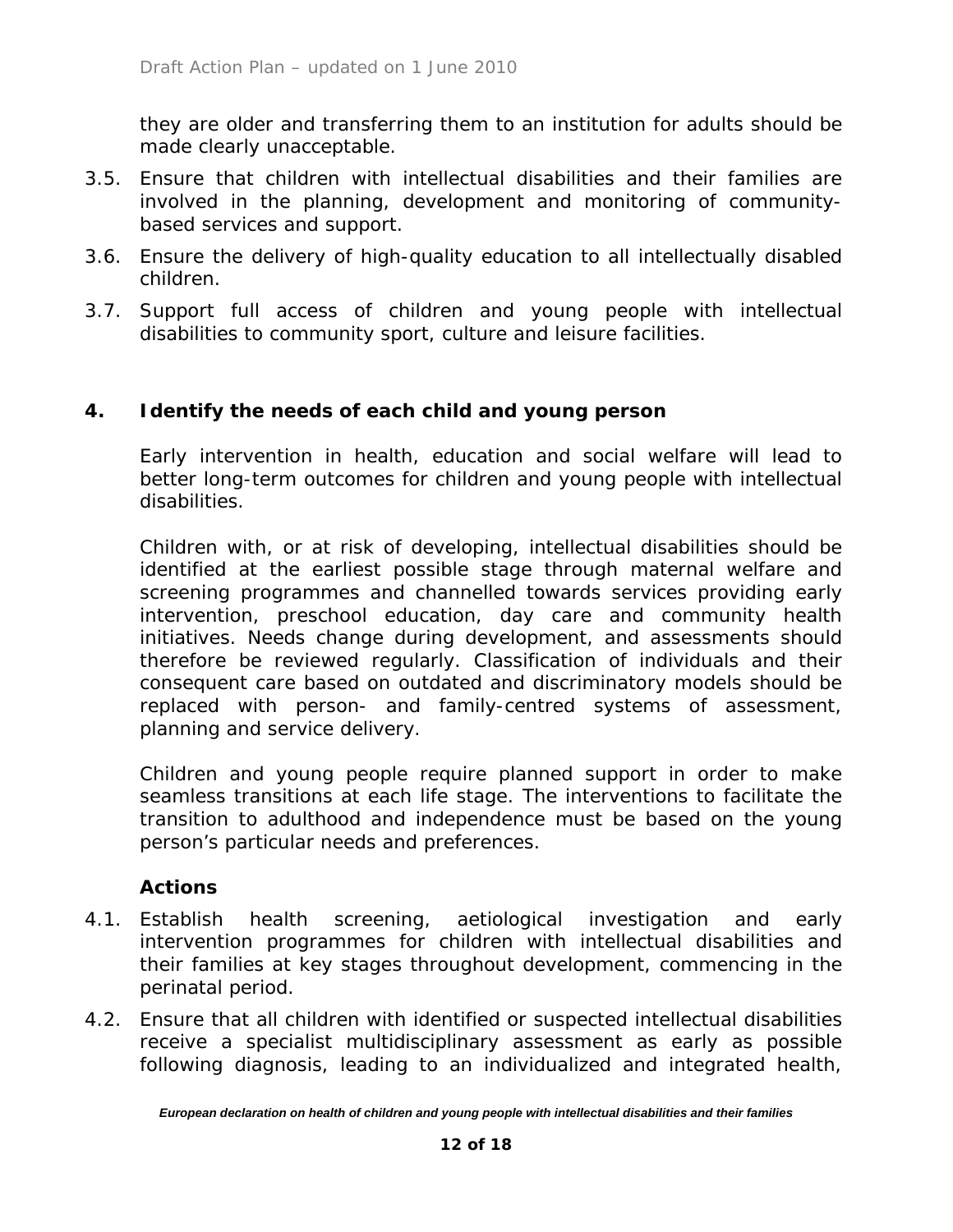social care and educational plan that is reviewed and developed regularly throughout childhood, transition to adulthood and in subsequent years.

- 4.3. Establish a coherent system of guidance and support in transition from school to adult life.
- 4.4. Assessments should be based on person-centred processes and assessment tools that provide a holistic focus on the individual child, rather than just focusing on their impairments.

## **5. Ensure that good quality mental and physical health care is coordinated and sustained**

Children with intellectual disabilities are exposed to the same risks and can have the same illnesses as all children, thus their health care has to be delivered in regular health establishments.

They can also have complex physical and/or mental health problems associated with intellectual disabilities, which need recognition, and adequate specialist treatment and care should be available.

Public health agencies should ensure that children and young people have access to all childhood and youth health promotion initiatives and that these are suitably adapted to their needs. Health practitioners within primary and secondary care must become more knowledgeable and skilled about intellectual disability, autistic spectrum disorders and the accompanying physical and psychological conditions. General health services should be responsive to the specific and varying needs and conditions of children and their families, offering timely and evidencebased therapeutic interventions.

Specialist support needs to be available and coordinated across sectors. Intersectoral arrangements should be made for adequate participation of health care services in education and social programmes, enabling the education and social inclusion of children and young people with intellectual disabilities.

## **Actions**

5.1. Strengthen child public health programmes to ensure that both the general and the specialist health needs of children with intellectual disabilities are specifically targeted.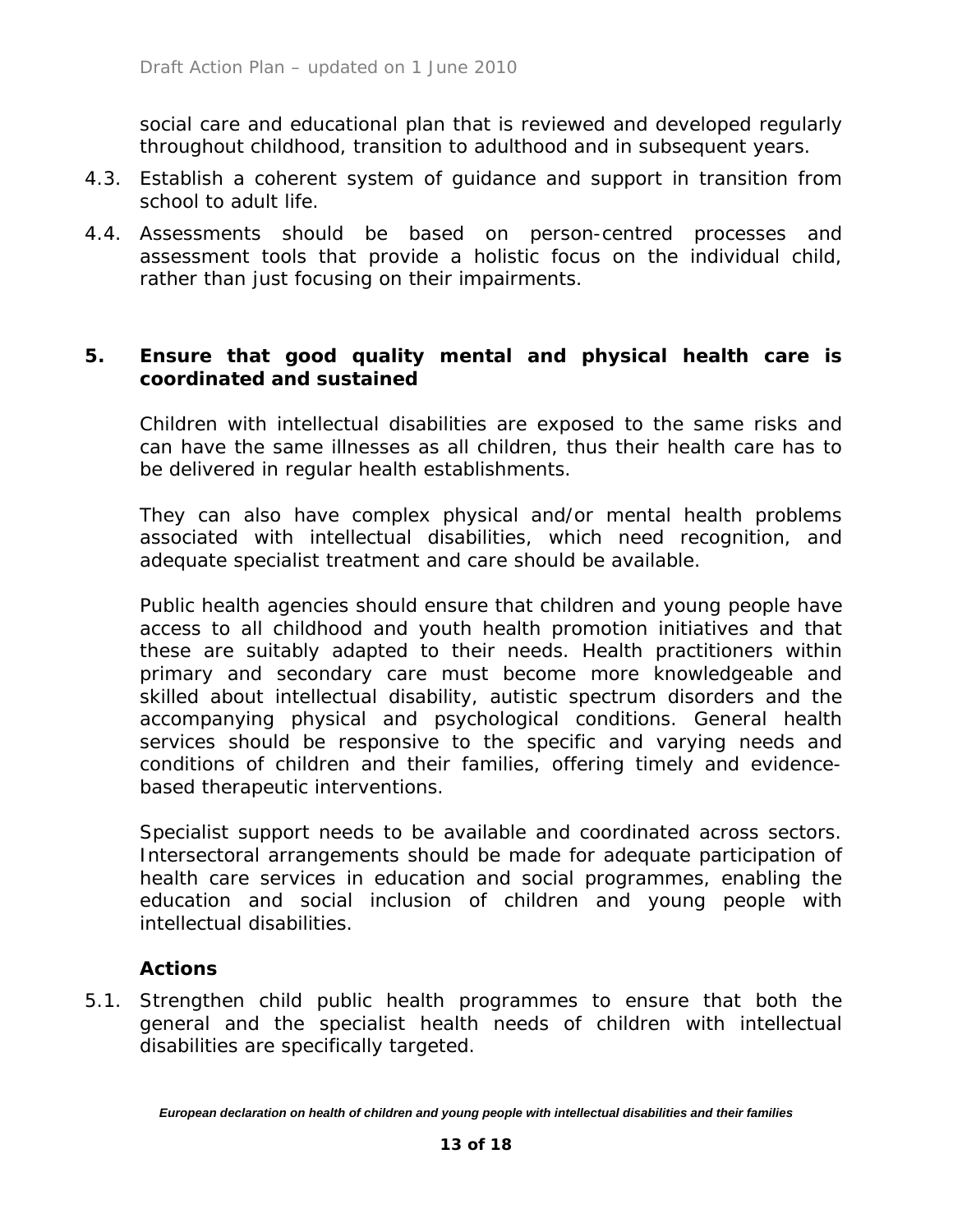- 5.2. Develop national strategies and appropriate support for routine and regular health checks for children with intellectual disabilities.
- 5.3. Provide specialist physical and mental health expertise for children with intellectual disabilities that is integrated within mainstream child health services.
- 5.4. Include children with intellectual disabilities in general health promotion materials and programmes to disseminate the message of "good health for all".
- 5.5. Develop easy-to-understand health information resources for parents/carers and for children and young people with intellectual disabilities to help them better understand their body functions, take care of their health and cope with illness and dying.
- 5.6. Develop a coherent and coordinated programme of legislation, policy and practice, to address discrimination against children with intellectual disabilities in access to health care and social support services.

## **6. Safeguard the health and well-being of family carers**

In order for a child with intellectual disabilities to grow up and develop within a family, the health and well-being of the family as a whole should be supported.

Enabling families by offering the knowledge, skills and resources to care for their child from the time of identification of intellectual disability through to adulthood can prevent harmful family strain or rejection of the disabled child.

- 6.1. Ensure that professional and parent organizations are involved in the development of education and training programmes for service providers on how to communicate with families and carers about a child's disability and on the requirement to provide comprehensive information, guidance and support.
- 6.2. Establish programmes of support, training and counselling (including providing appropriate educational materials) for family members and carers, to promote the development and well-being of children with intellectual disabilities, their autonomy and self-determination.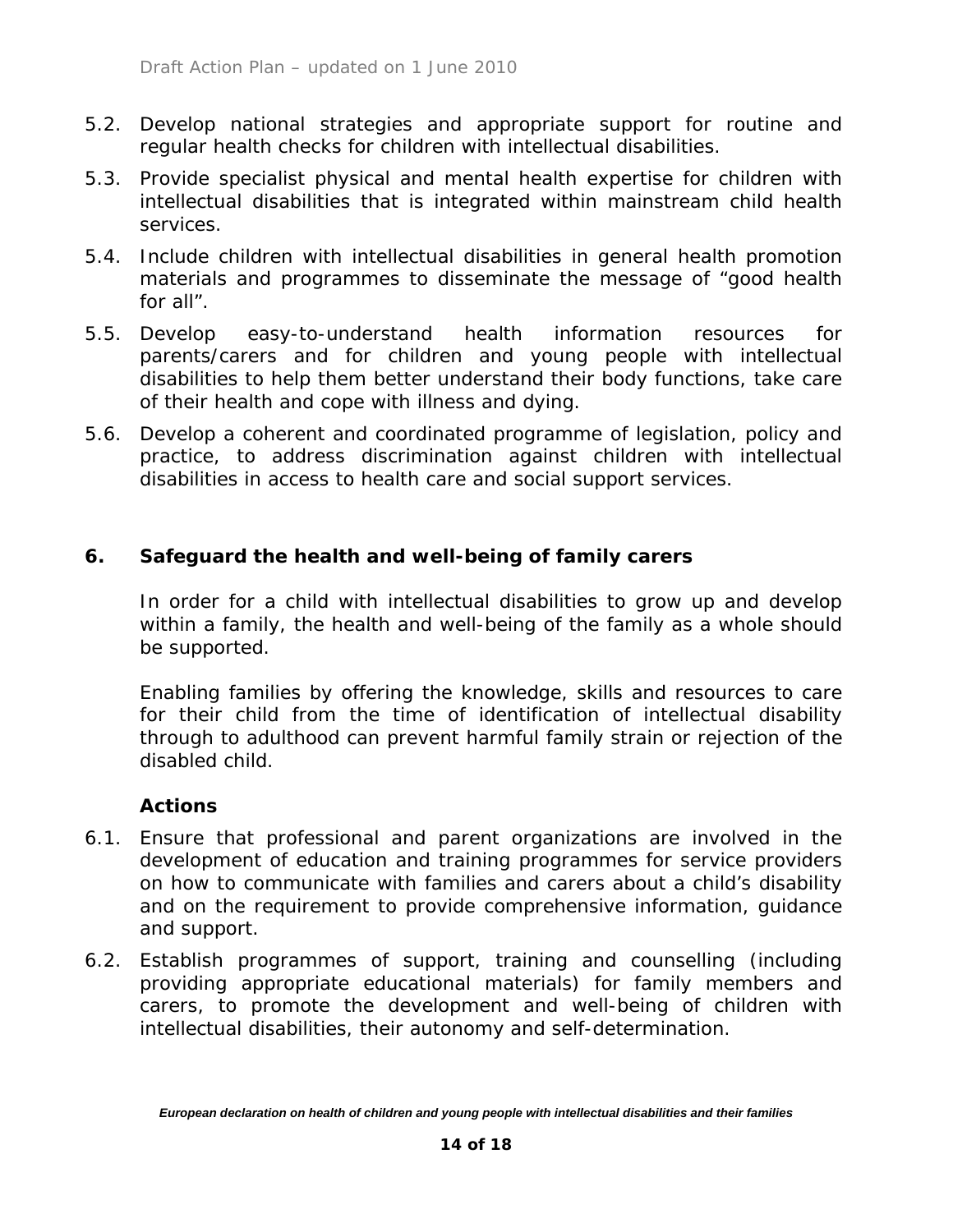- 6.3. Ensure that the family carers of children with intellectual disabilities have an automatic entitlement to a multi-agency needs assessment.
- 6.4. Develop national, regional and local health and social care strategies that address the health and well-being of carers.
- 6.5. Ensure that the education and training of health and other professionals emphasizes the importance of the health and well-being of family carers, including their mental health.

## **7. Empower children and young people with intellectual disabilities to contribute to decision-making about their lives**

Empowering children and young people and creating opportunities for their voices to be heard and for them to make a contribution to community life, benefits not only the children and young people themselves but also families, staff, professionals and communities.

Children and young people with intellectual disabilities can and will contribute to decision-making about their lives, if the will to listen is present and if time, skills, resources and adaptations to procedures and policies are dedicated to ensuring their involvement.

Family members and other advocates for children and young people with disabilities also need to be encouraged and empowered, since their insights and experiences are essential.

- 7.1. Ensure that people with intellectual disabilities, families and organizations representing children and young people with intellectual disabilities are always directly involved in the development of national and local policies and strategies, and in the planning, development and monitoring of community-based services.
- 7.2. Encourage and support the development of organizations that promote the rights of children and young people with intellectual disabilities and enable them to voice their opinions with appropriate support and to make a contribution to society.
- 7.3. Involve children and young people with intellectual disabilities and their families in the preparation of individual plans for care, education and employment.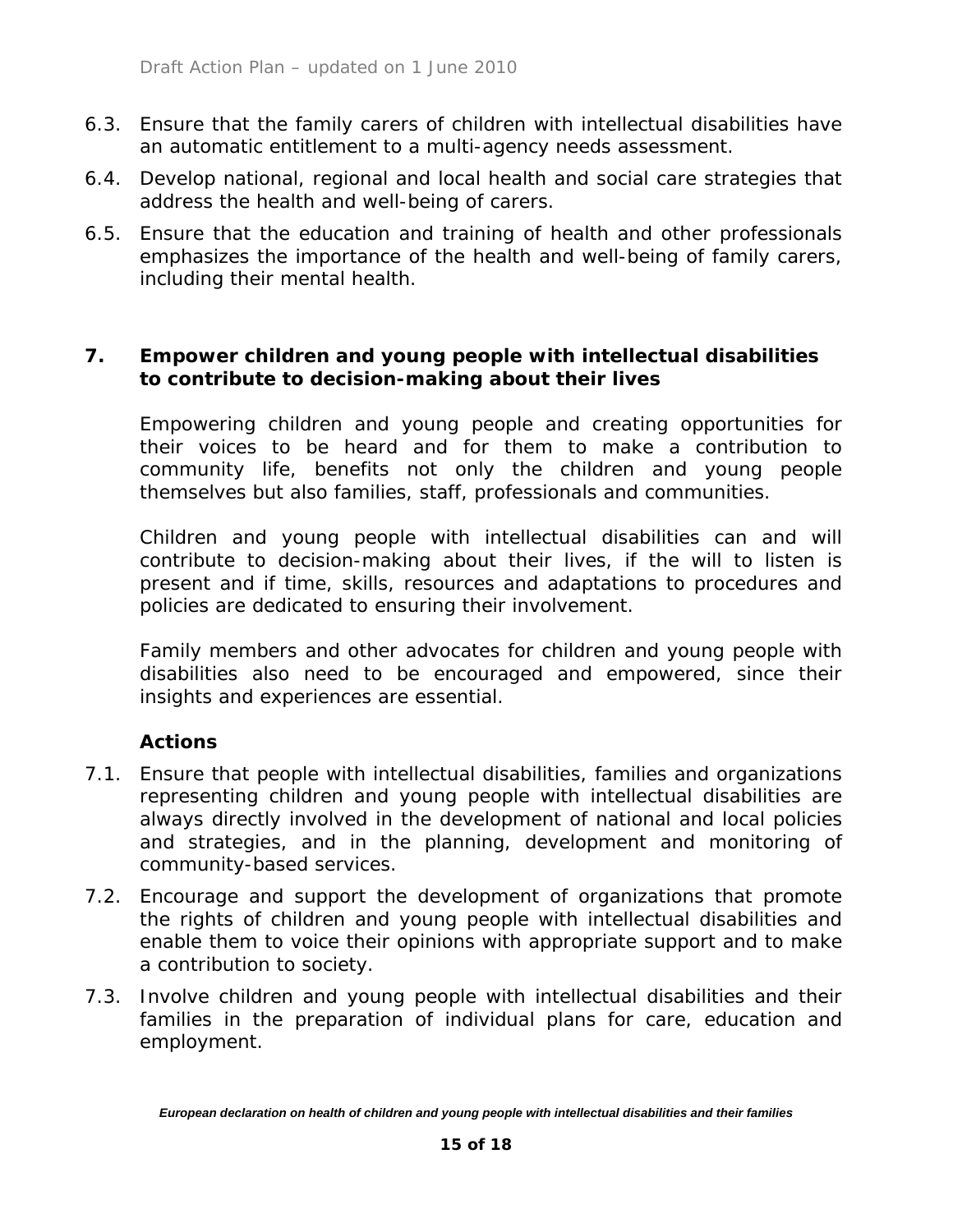- 7.4. Involve children and young people with intellectual disabilities and their families in the development of accessible information to support their health and well-being.
- 7.5. Produce relevant policies and strategies in easy-to-understand formats, so that children and young people with intellectual disabilities and their families know their rights and entitlements.

## **8. Build workforce capacity and commitment**

The well-being of children and young people with intellectual disabilities is strongly reliant on the skills and commitment of staff in all settings and sectors. A workforce is required that can provide practical, educational and emotional support to families.

Positive, non-discriminatory professional attitudes will result in highquality care, therapeutic optimism and the child's well-being. Appropriate training, retraining and continuing professional development for all staff providing services and equitable salaries are essential.

- 8.1. Ensure that there is a syllabus to improve knowledge, skills and attitudes about intellectual disability in the undergraduate and general training of all health professionals (e.g. primary care doctors, school health practitioners, community-based nurses, secondary care medical and nursing staff) and as part of the specialist training of child and adolescent psychiatrists and paediatricians.
- 8.2. Improve the knowledge and skills of those working in primary care, child and family health – emphasizing the importance of early intervention.
- 8.3. Develop a workforce that can provide practical, educational and emotional support to families.
- 8.4. Develop a workforce that can provide support in educational and vocational transition to adulthood.
- 8.5. Engage health services in the provision of training and support to educational and social child care facilities to enable them to include, and meet the needs of, children with intellectual disabilities.
- 8.6. Ensure that staff moving from institutions to the community have the skills required for their new roles.
- 8.7. Ensure that the development and delivery of training for health, social care and education professionals includes the rights of children with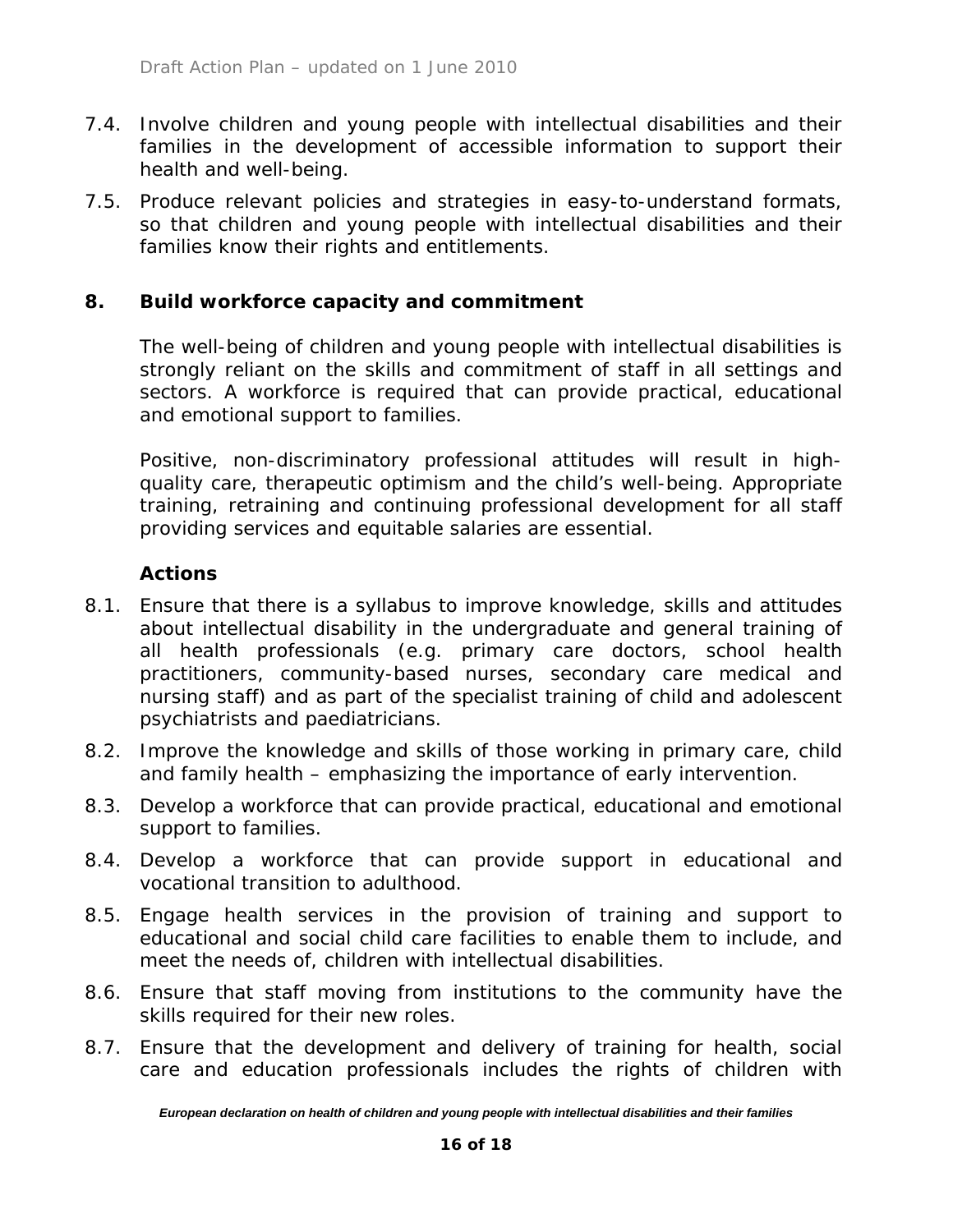disabilities and involves children with intellectual disabilities and their families.

8.8. Regularly review workforce statistics to ensure the provision of an appropriate range and level of support and the development of specialist professional roles.

## **9. Collect essential information about needs and services and assure service quality**

The lack of reliable health monitoring data, fragmentation of health care services and the need for partnership across many agencies at every level of the public and private sectors pose major challenges for quality assurance.

To ensure that the priorities in this declaration are met, adequate information systems are needed that enable transfer of knowledge and monitoring of quality of care, together with transparent responsibilities and roles for all stakeholders coupled with systems of accountability.

- 9.1. Ensure that all children with intellectual disabilities are identified through the health system in their early years and use information about their needs to anticipate, plan and provide family support, education and transition to adult life, thus avoiding crisis-driven care.
- 9.2. Ensure that information regarding the needs, welfare and protection of children and young people with intellectual disabilities is shared between relevant health, social care, education and vocational agencies.
- 9.3. Develop quality standards to support the provision of family-like care for children with intellectual disabilities who are not living with their own families.
- 9.4. Promote quality standards and quality assurance systems across agencies, to ensure that children and young people with intellectual disabilities are not subject to discrimination.
- 9.5. Establish performance targets for health services aimed at identifying and eliminating differences in access to services and in achieving optimal health outcomes.
- 9.6. Establish health targets for children and young people with intellectual disabilities with regard to routine health interventions and general and specific health (e.g. dental and ophthalmic) checks.